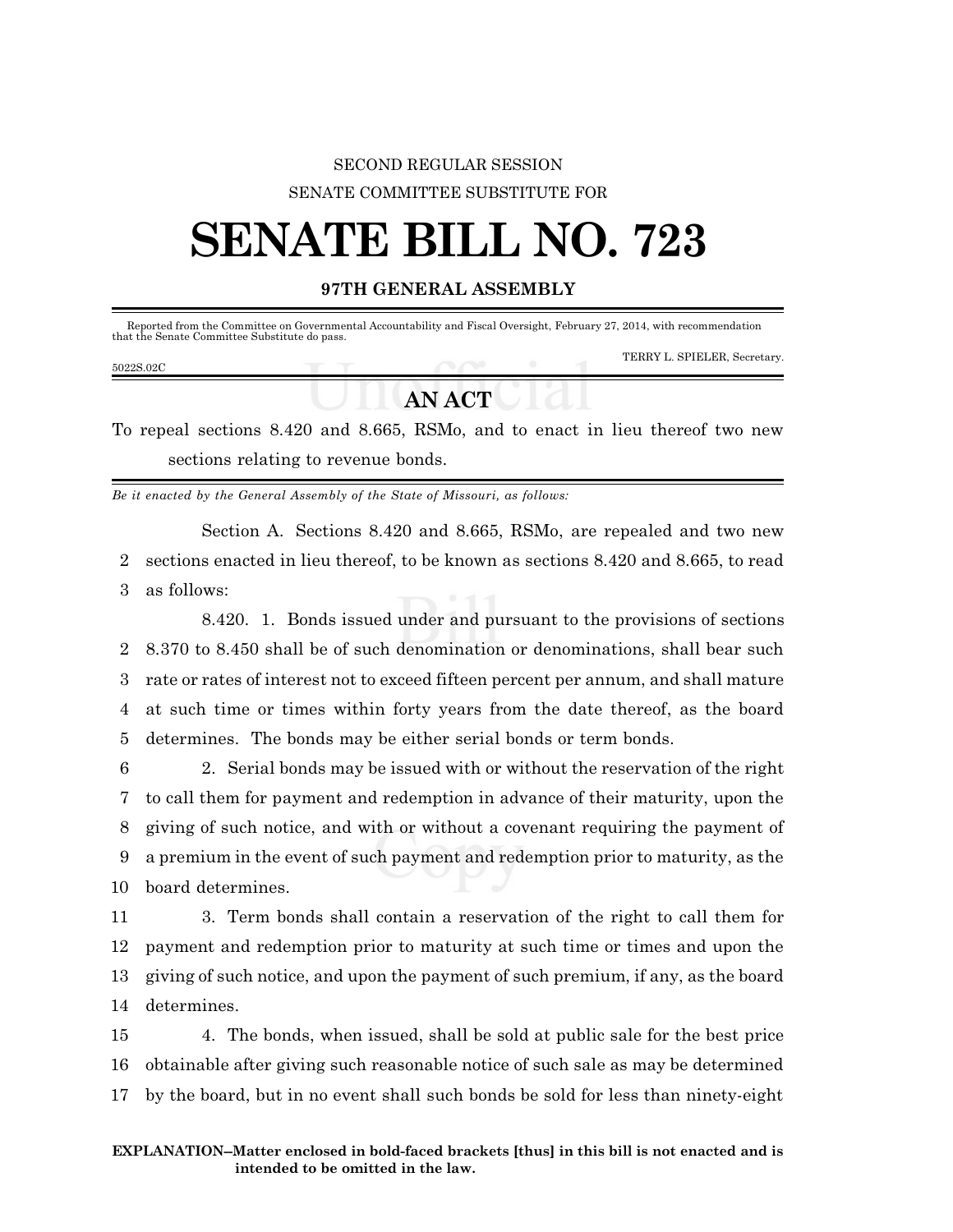percent of the par value thereof, and accrued interest. Any such bonds may be sold to the United States of America or to any agency or instrumentality thereof, at a price not less than par and accrued interest, without public sale and without the giving of notice as herein provided.

 5. The bonds, when issued and sold, shall be negotiable instruments within the meaning of the law merchant and the negotiable instruments law, and the interest thereon shall be exempt from income taxes under the laws of the state of Missouri.

 6. The board shall not issue revenue bonds pursuant to the provisions of sections 8.370 to 8.450 for one or more projects, as defined in section 8.370, in excess of a total par value of **[**seven**] one billion one** hundred seventy-five million dollars.

 7. Any bonds which may be issued pursuant to the provisions of sections 8.370 to 8.450 shall be issued only for projects which have been approved by a majority of the house members and a majority of the senate members of the committee on legislative research of the general assembly, and the approval by the committee on legislative research required by the provisions of section 8.380 shall be given only in accordance with this provision. For the purposes of approval of a project, the total amount of bonds issued for purposes of energy retrofitting in state-owned facilities shall be treated as a single project.

 **8. Any bonds which may be issued due to the increase of the cap amount in subsection 6 of this section occurring on August 28, 2014, shall not be issued for construction of new buildings and shall only be used for repair or renovation of existing buildings and facilities, except that bonds may be issued for the construction of a new mental health facility in any county of the first classification with more than forty thousand but fewer than fifty thousand inhabitants and with a home rule city with more than twelve thousand one hundred but fewer than twelve thousand two hundred inhabitants as the county seat.**

8.665. 1. Bonds issued under and pursuant to the provisions of sections 8.660 to 8.670 shall be of such denomination or denominations, shall bear such rate or rates of interest not to exceed fifteen percent per annum, and shall mature at such time or times within forty years from the date thereof, as the board determines. The bonds may be either serial bonds or term bonds.

 2. Serial bonds may be issued with or without the reservation of the right to call them for payment and redemption in advance of their maturity, upon the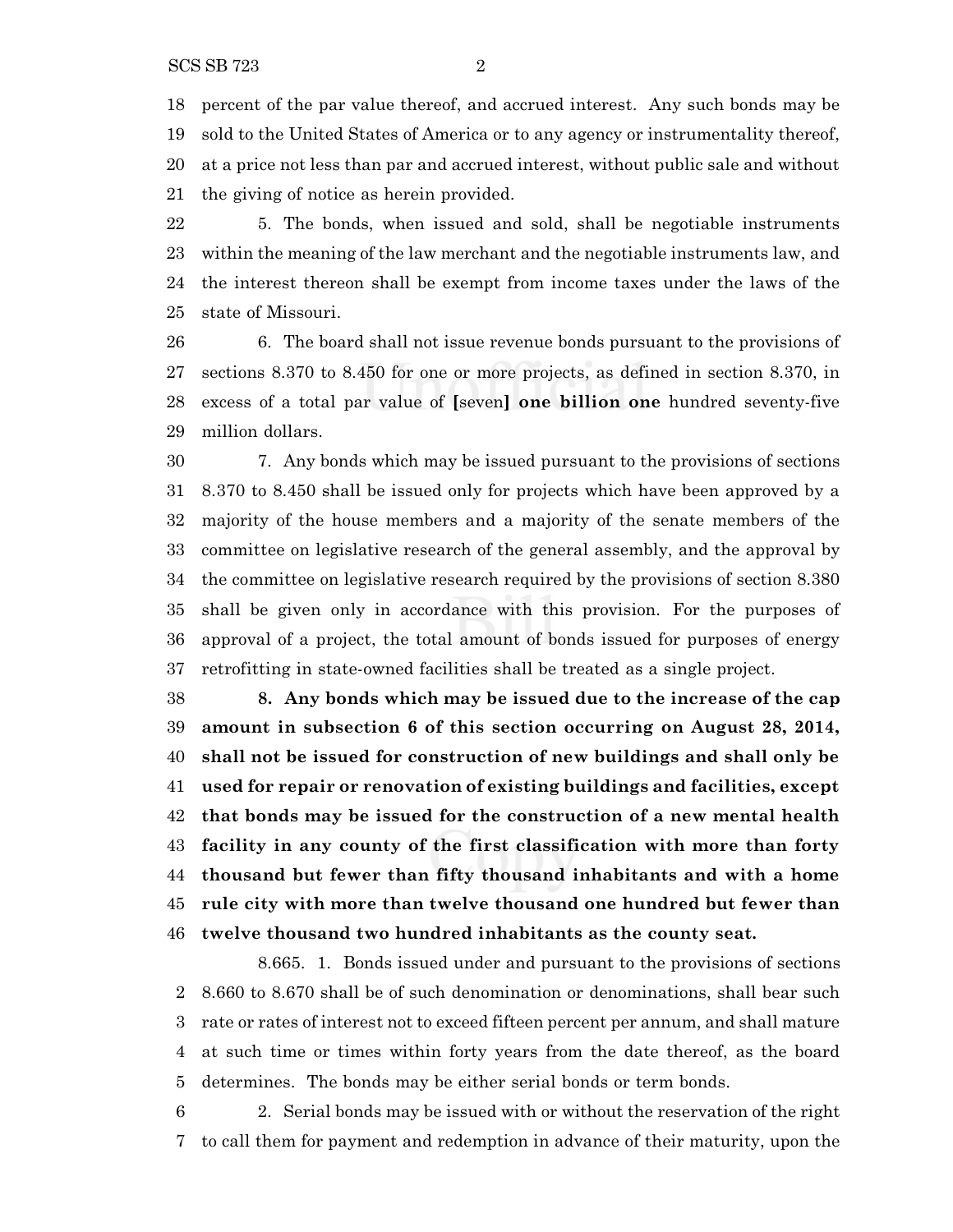giving of such notice, and with or without a covenant requiring the payment of a premium in the event of such payment and redemption prior to maturity, as the board determines.

 3. Term bonds shall contain a reservation of the right to call them for payment and redemption prior to maturity at such time or times and upon the giving of such notice, and upon the payment of such premium, if any, as the board determines.

 4. The bonds, when issued, shall be sold at public sale for the best price obtainable after giving such reasonable notice of such sale as may be determined by the board, but in no event shall such bonds be sold for less than ninety-eight percent of the par value thereof, and accrued interest. Any such bonds may be sold to the United States of America or to any agency or instrumentality thereof, at a price not less than par and accrued interest, without public sale and without the giving of notice as herein provided.

 5. The bonds, when issued and sold, shall be negotiable instruments within the meaning of the law merchant and the negotiable instruments law, and the interest thereon shall be exempt from income taxes under the laws of the state of Missouri.

 6. The board shall not issue revenue bonds pursuant to the provisions of sections 8.660 to 8.670 for one or more projects, as defined in section 8.660, in excess of a total par value of **[**one**] three** hundred seventy million dollars.

 7. Any bonds which may be issued pursuant to the provisions of sections 8.660 to 8.670 shall be issued only for projects which have been approved by a majority of the house members and a majority of the senate members of the committee on legislative research of the general assembly, and the approval by the committee on legislative research required by the provisions of section 8.661 shall be given only in accordance with this provision. For the purposes of approval of a project, the total amount of bonds issued for purposes of energy retrofitting in state-owned facilities shall be treated as a single project.

 8. The provisions of sections 8.660 to 8.670 shall terminate upon the satisfaction of all outstanding bonds, notes and obligations issued pursuant to such sections. The commissioner of the office of administration shall notify the revisor of statutes when all outstanding bonds, notes, and obligations have been satisfied.

 **9. Any bonds which may be issued due to the increase of the cap amount in subsection 6 of this section occurring on August 28, 2014,**